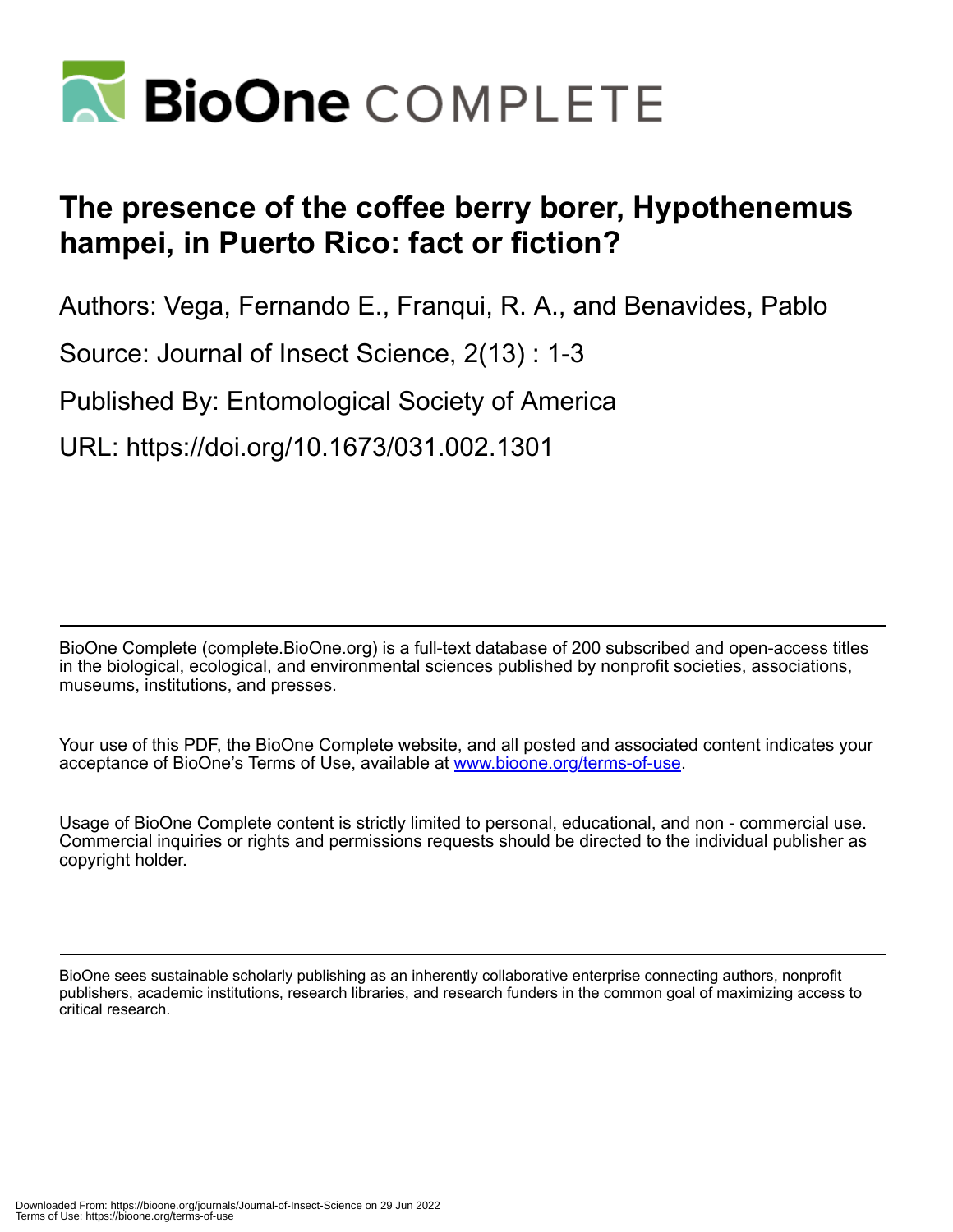

Science Vega FE, Franqui RA, Benavides P. 2002. The presence of the coffee berry borer, *Hypothenemus hampei*, in Puerto Rico: fact or fiction? 3 pp. *Journal of Insect Science*, 2.13. Available online: insectscience.org/ 2.13

insectscience.org

Journal of Insect

# **The presence of the coffee berry borer,** *Hypothenemus hampei,* **in Puerto Rico: fact or fiction?**

Fernando E. Vega<sup>1</sup>, R. A. Franqui<sup>2</sup> and Pablo Benavides<sup>3</sup>

 Insect Biocontrol Laboratory, USDA, ARS, Bldg. 011A, Beltsville, MD 20705. Estación Experimental Agrícola, Universidad de Puerto Rico, P. O. Box 21360, Río Piedras, PR 00928 Department of Entomology, Purdue University, 1158 Smith Hall, West Lafayette, IN 47906 vegaf@ba.ars.usda.gov

Received 28 May 2002, Accepted 18 June 2002, Published 15 July 2002

## **Short Communication**

The coffee berry borer, *Hypothenemus hampei* Ferrari (Coleoptera: Scolytidae), is widely considered to be the most devastating pest of coffee. Endemic to Central Africa, the coffee berry borer can now be found in most coffee growing regions throughout the world (Le Pelley 1968). Annual losses caused by this insect have been estimated at over \$500 million annually (P. Baker, CABI Bioscience, UK; personal communication). One of the most widely cited references on coffee berry borer presence in different countries is that of Le Pelley (1968), where more than 20 countries, including Puerto Rico, are listed as having the insect.

A survey for the coffee berry borer in Puerto Rico in the major coffee growing areas of Lares, Utuado, and Adjuntas, in the summer of 1998 by F. E. Vega, G. Mercadier and N. Bayron Justiniano, followed by another survey of coffee samples from Utuado, Adjuntas, Lares, Yauco, and Maricao in June of 2002 by F. E. Vega, A. Sidor, and R. Franqui, indicated that the insect was not present on the island. This was interesting because if the insect had indeed been reported in the island, then its eventual eradication would be noteworthy. We therefore decided to investigate the origins of statements indicating the insect had been reported in Puerto Rico. Le Pelley (1968) cited a report by Roque (1946) which reads as follows:

> "Status of infestation of coffee by the coffee bean borer *Stephanoderes* sp. - The percentage of infestation of coffee berries at the two farms on the Lares-Adjuntas road where the pest was first noted has not increased since last year. At the Federal Experiment Station in Mayagüez, the infestation has been greatly reduced by a very thorough collection of the berries. Two new infestations have been discovered at the Demonstration Farm of the Agricultural Extension Service, in San Sebastían,

and at three farms on the Lares-Utuado road. In Downloaded From: https://bioone.org/journals/Journal-of-Insect-Science on 29 Jun 2022 Terms of Use: https://bioone.org/terms-of-use the newly discovered infestations, the percentage of infested berries is very low. All infestations discovered so far have been in *Coffea excelsa*. None in *Coffea arabica*, although under laboratory infestation of *C. arabica* has taken place."

The accuracy of this report was questioned by Bergamin (1946), due to Roque referring to the insect as *Stephanoderes* sp. without specifying the species (*hampei*) whose damage and importance was quite well known at the time among coffee producing countries. In addition, he found it odd that the reported infestations only occurred in *Coffea dewevrei* Wildem & T. Dur. *(=excelsa)* which is known to be less preferred by the insect than *C. arabica* L. and *C. canephora* Pierre ex Froehner (=robusta) (Le Pelley 1968).

We have located an even earlier report (Nolla 1944) which reads as follows:

> "The coffee bean beetle. - The coffee bean-beetle has been reported from the Lares region. An infestation of 20 per cent was found this year in berries that had dried on trees in the Excelsa variety. It was found, however that the beetles do not continue to breed in these dried berries. Three months after collection all beetles had died. In Excelsa coffee the crops overlap-berries and various stages of development are found throughout the year. In the Arabian coffee all berries ripen more or less at the same time. To survive unless it has some other host, the insect requires the conditions offered by Excelsa coffee. No other host has yet been found. It may be found advisable to recommend the destruction of all Excelsa trees as a means of preventing the increase and spread of the insect."

This report is noteworthy because (1) there is no taxonomic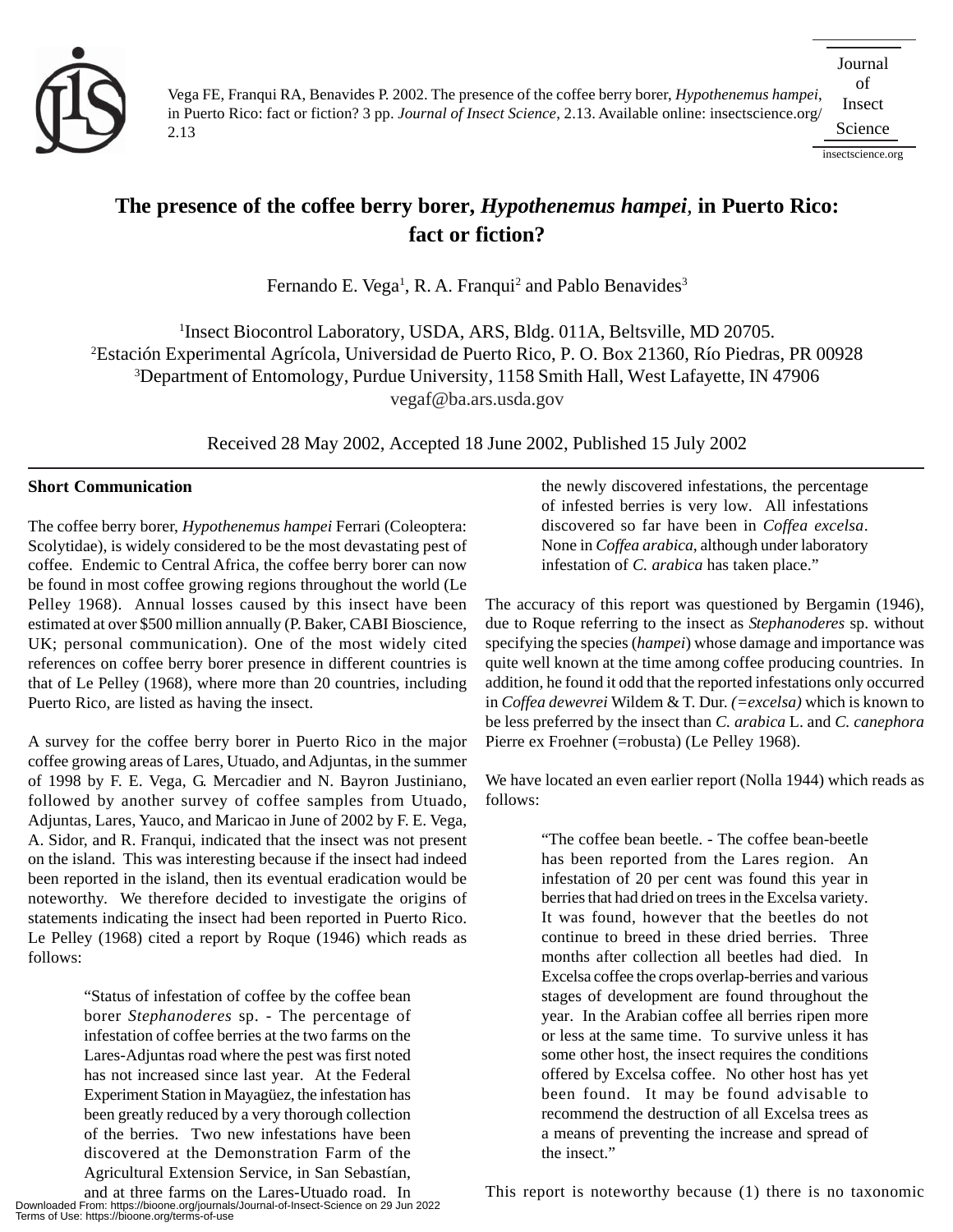Vega FE, Franqui RA, Benavides P. 2002. The presence of the coffee berry borer, *Hypothenemus hampei*, in Puerto Rico: fact or fiction? 3 pp. *Journal of Insect Science*, 2.13. Available online: insectscience.org/2.13 2

identification of the insect whatsoever; (2) a non-traditional name for the insect is used (the coffee bean beetle); (3) the insect is reportedly found on *Coffea dewevrei (=excelsa)* and not on *C. arabica* which is known to be more susceptible to attack and "*is used almost exclusively in Puerto Rico*" (Vicente Chandler *et al.* 1968; see also Martorell 1976); and (4) the coffee berry borer can survive for more than three, and even up to eight months on dried or overripe berries (Baker 1999). Neither Nolla (1944) nor Roque (1946) specify whether the insect was found feeding on the seed, which is a unique trait of *H. hampei*.

The evidence indicates that the insect reported by Nolla (1944) and Roque (1946) in coffee berries in Puerto Rico could not be *H. hampei*. We found additional evidence after finding a 1948 report by Wolcott in which he recounts that the insects collected from coffee berries in 1941 were identified by M. W. Blackman, a Scolytidae expert with the U. S. Department of Agriculture, as *Stephanoderes* "near, but not *hampei* Ferrari" (Wolcott 1948). The insect reported by Nolla (1944) and Roque (1946) might have been another species of Scolytidae, *H. seriatus* (Eichoff), which is known as the "false coffee berry borer" and can enter the coffee berry, but does not feed on the seed (Fonseca 1938). Unfortunately, we were not able to locate the specimens identified by Blackman in the Coleoptera Collection at the National Collections of Insects and Mites of the National Museum of Natural History, Smithsonian Institution nor at the Museo de Entomología y Biodiversidad Tropical of the Agricultural Experiment Station, University of Puerto Rico.

Our findings indicate that the coffee berry borer has never been present in Puerto Rico and that the citation by Le Pelley is based on a mistaken report. Insect misidentifications create a situation in which scientists make use of a source - in this case Le Pelley's book - to perpetuate a mistake, even though Bergamin had already questioned the veracity of Roque's report the same year it was published (1946); Le Pelley's mistaken attribution was published 20 years later. The consequences of these mistakes could have important implications, such as coffee being quarantined from foreign markets. For example, the Mexican government lists Puerto Rico among those countries from which coffee imports are prohibited (Diario Oficial 1996). Thus, even though the coffee berry borer has been reported in other Caribbean countries, e.g. Jamaica in 1978 (Reid 1983), Cuba in 1994 (Hernández 2002) and the Dominican Republic in 1995 (IICA 1999), so far Puerto Rico has remained free of the insect. This situation might change due to the increased coffee imports from the Dominican Republic and Costa Rica, where the insect is present. In order to prevent the entrance of this devastating insect to Puerto Rico it is imperative that requirements for 10% roasting of imported coffee be strongly enforced in order to kill coffee berry borers that might be present in the coffee seeds, and that coffee be shipped in plastic bags inside cloth bags, as is currently being done. A sampling program for the insect should be implemented in coffee growing regions, especially near roasting factories in Puerto Rico into which imported coffee is being brought. It is also imperative to initiate an extension program aimed at providing training to coffee growers on how to identify and prevent the spread of the insect.

#### **Acknowledgments**

We thank Francisco Infante (El Colegio de la Frontera Sur, Tapachula, Mexico) for comments on an earlier draft of this manuscript and Natalia J. Vandenberg at the National Collections of Insects and Mites of the National Museum of Natural History, Smithsonian Institution, for her help in trying to locate specimens in the Coleoptera collection. Also, Evelio Hernández López and Wigmar González (Agricultural Experiment Station, Adjuntas, Puerto Rico), Miguel Monroig (Coffee Specialist, Agricultural Extension Service, University of Puerto Rico) and Alfonso Pérez and Juan E. Pérez Nieves (Administration for Agricultural Services and Development, Adjuntas, Puerto Rico) for their cooperation and hospitality during our recent visit to Puerto Rico.

### **References**

- Baker, P. S. 1999. The coffee berry borer in Colombia. Final report of the DFID- Cenicafé - CABI Bioscience IPM for coffee project. Chinchiná (Colombia), DFID - Cenicafé. 154 pp.
- Bergamin, J. 1946. A "broca do café" em Porto Rico? Boletim da Superintendência dos Serviços do Café 21:340.
- Diario Oficial. 1996. Norma Oficial Mexicana NOM-019-FITO-1995, por la que se establece la cuarentena exterior para prevenir la introducción de plagas del café. Diario Oficial, Primera Sección, Martes 10 de diciembre de 1996. Available at: http://ns1.oirsa.org.sv/DI07/Di0703/ Di070301/Di07030102/NORMA19.htm
- Fonseca, J. P. 1938. A broca verdadeira e a falsa broca do café. Revista do Instituto do Café 13:63-64.
- Hernández, L. R. 2002. El bumerang maldito. Encuentro en la Red: Diario Independiente de Asuntos Cubanos, Año III, Edición 278, Lunes 14 de Enero de 2002. Available at: http://www.cubaencuentro.com/ecologia/2002/01/14.html.
- IICA. 1999. Instituto Interamericano de Cooperación para la Agricultura - Agencia de Cooperación Técnica en la Republica Dominicana: Resumen Histórico de los Proyectos y Actividades Desarrollados para la Agencia de Cooperación Técnica del IICA en Republica Dominicana, Santo Domingo, Republica Dominicana. Available at: http://www.iicard.org/espanol/30%20Anos/

default.htm

- Le Pelley, R. H. 1968. Pests of Coffee. Longmans, Green and Co., Ltd., London. 590 pp.
- Martorell, L. F. 1976. Annotated Food Plant Catalog of the Insects of Puerto Rico. Agricultural Experiment Station, University of Puerto Rico, 303 pp.
- Nolla, J. A. B. 1944. Annual Report for the Fiscal Year 1942-43, University of Puerto Rico, Agricultural Experiment Station, Río Piedras, Puerto Rico.
- Reid, J. C. 1983. Distribution of the coffee berry borer (*Hypothenemus hampei*) within Jamaica, following its discovery in 1978. Tropical Pest Management 29:224-230.
- Roque, A. 1946. Annual Report for the Fiscal Year 1943-44, University of Puerto Rico, Agricultural Experiment Station, Río Piedras, Puerto Rico.